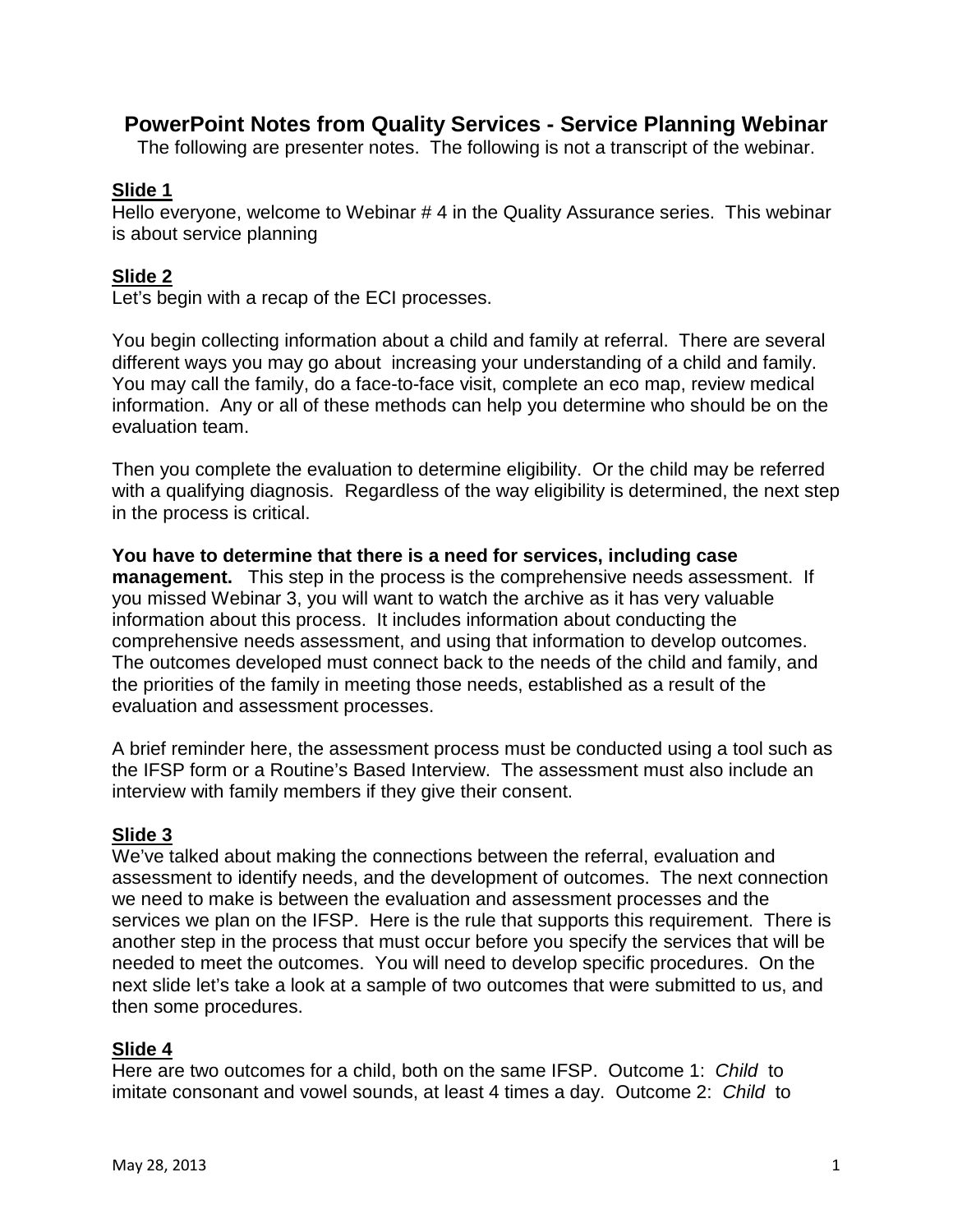identify one familiar object during play and daily routines. On the next slide we will show you two procedures. If you were going to apply the procedures to one of these outcomes, which one would it be?

### **Slide 5**

Here are the procedures that were provided:

- 1. ECI staff to provide activities and strategies to increase language development, and
- 2. Parents will follow through with the strategies

Let's go back and look at the 2 outcomes so you can determine where to apply the procedures. (Go back one slide briefly) In the actual IFSP these procedures were applied to both outcomes. Unfortunately, they are so broad that there is no helpful information here, and there is no individualization of planning.

The IFSP is intended to be a working document, a plan for achieving the outcomes. The outcomes are also broad, but we believe that more specific procedures could be developed. The IFSP form has cues to help you. Those cues are to help you remember the Instructions for developing Procedures. Let's take a look at those **Instructions** 

## **Slide 6**

Here is the information on the IFSP required elements form. The left column cites the required element with prompts to guide you as you develop the procedures. The prompts are to help you remember the information included in the right column, the instructions for completing this section of the IFSP.

Following these detailed instructions will help you create an IFSP that is a functional, working document. This is **really important** for the initial IFSP because it can help parents understand what the services will look like and what to expect. Many parents come to us without really understanding what ECI services look like and can feel overwhelmed.

In the following slides we will be expanding on the instructions in the required elements.

### **Slide 7**

The bullets on this slide come from information from the ECTA Center and national experts in Part C early intervention. They are things to consider when you develop your procedures. You may not need to include all of them, but select ones that will make the procedures specific to the outcome to be achieved. That's how you make them meaningful and useful for the individual needs of that child and family.

As we go through the next slides we'll look at each of these individually. First on the list: Identify what the family is already doing to help their child. In completing your comprehensive needs assessment you probably identified routines involving the child that are difficult or stressful for the family, and how they are trying to resolve the stress. Documenting what the family is already doing for their child validates the participation of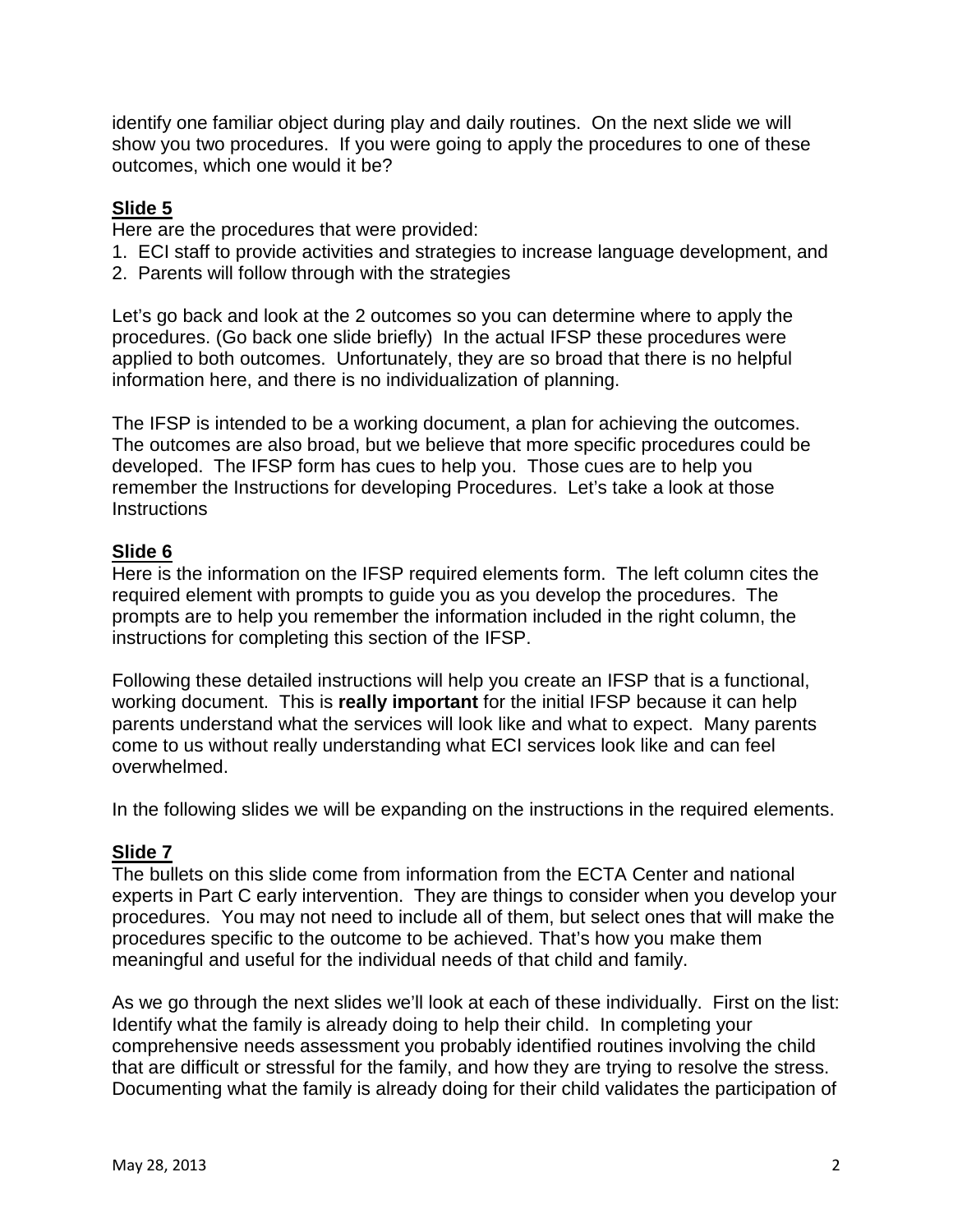the family in supporting their child's developmental progress. It also identifies them as the ones who know their child best. I want to be clear, though, that it is not a requirement to identify what the parent will do in the procedures. The family may not have realized that their child needed help in certain areas, or what they are trying isn't working.

## **Slide 8**

The next consideration on the list is break down the outcome - To build something sometimes you have to break it down. The bulleted item on the slide identifies the outcome we are going to break down. John will sit on the floor without support to play with toys for 10 minutes on three days in a week. The criteria for success is clear enough to pass the "grandma" test. Anyone reading this outcome will have a clear understanding of what is expected. What are the skills that John will need to master to achieve this outcome? Here are three suggestions:

- 1. John will sit balanced on the floor using his hands
- 2. John will regain balance after leaning over, and
- 3. John will regain balance after reaching to get a toy.

### **Slide 9**

The next consideration is for you to identify activities, routines, or settings for learning activities. The first line is an abbreviated outcome to remind us what we are working toward: John will have the ability to sit without support to play with toys. The outcome developed did not specify a routine but if it did, our procedures might identify other routines for practice. In this instance we identified three routines: playtime, snack time, and diaper changing time. Playtime could occur both indoors and out, giving John an opportunity to practice balance sitting on a variety of surfaces, such as a hard floor, carpet, grass, or a blanket on the ground. We've identified more than one setting where the playtime routine might take place.

### **Slide 10**

The next consideration is how to use the strengths John has to support his learning. We know from our comprehensive needs assessment that John is interested in a variety of toys, and we know that he can indicate his choices by holding his hand out for the toys he wants.

#### **Slide 11**

For some outcomes, resources, supports, or equipment may be needed. We need to preserve John's natural environment, so talk with the family about what is already in the home.

For John, to achieve his outcome of sitting without support, he will first need to be able to sit with support, so items such as pillows, rolled towels, or an inflated beach ball might be used. As John builds his trunk strength and those supports are withdrawn, John may topple over some times, so mats or blankets for soft landings may be needed.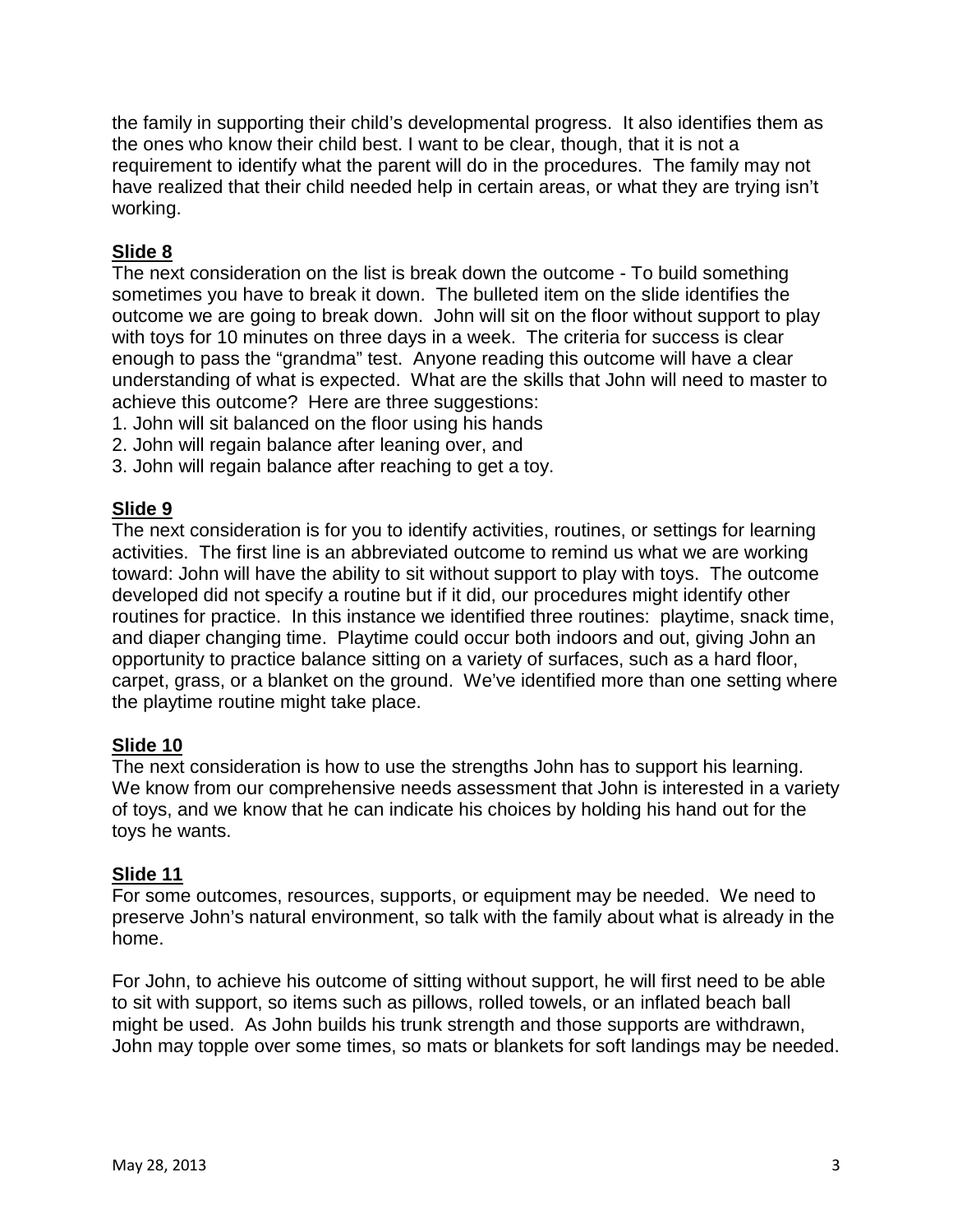Our outcome is for John to play with toys while sitting, so using John's toys ensures that those toys are always available. Families can also make toys for their children using everyday household items such as paper towel rolls, various size fruit and vegetable cans with smooth edges, or spoons and pots and pans. Day care centers often offer "Make it and Take it" workshops, or ideas for homemade toys are available online.

## **Slide 12**

The last consideration for helping John achieve his outcome: motivators. John is an individual, so you will need to explore with the family the things that he likes, the things that will motivate him. We've listed some possibilities here for you such as people and things that are favorites, but again, you need to find what is unique for John. Remember that the motivators may change frequently, so be prepared to try something new when needed.

## **Slide 13**

This table cross walking the 7 Key Principles to the components of medical necessity has been applied to each of the four webinars in this series; here it is for IFSP outcomes and procedures. In the center column are the five components of medically necessary services. The left column notes one or more of the 7 principles that corresponds, and to the right is the application to IFSP outcomes and procedures.

## **Slide 14**

Here's a recap of what you need to consider to develop procedures: Follow the instructions included in the IFSP Required Elements Form instructions. Identify what the family is already doing if that will be helpful, break down the outcome into smaller steps, identify learning opportunities within existing family activities, routine, or settings, identify strengths to build on, identify resources and supports that are already available or may be needed, and identify child motivators. Keep the crosswalk handy to guide you. Now let's take a look at another federal regulation we need to remember.

### **Slide 15**

If you have established and documented eligibility, needs, and priorities, and developed outcomes and procedures to address the needs, you're ready for the next step, determining the early intervention services to be provided. Let's begin with the federal requirement for the IFSP. The IFSP must include a statement of the specific early intervention services that are necessary to meet the unique needs of the child and family. It requires that we document on the IFSP the services that are needed to meet the needs of the child. It also requires that we document services that will meet the needs of the family to support their child's development. And it requires that the plan be individualized, because all children and families are unique. If you made the connections between the referral information, evaluation and assessment information, and development of IFSP outcomes and procedures, you're well on the way to developing a truly unique IFSP that will also support documentation of medical necessity.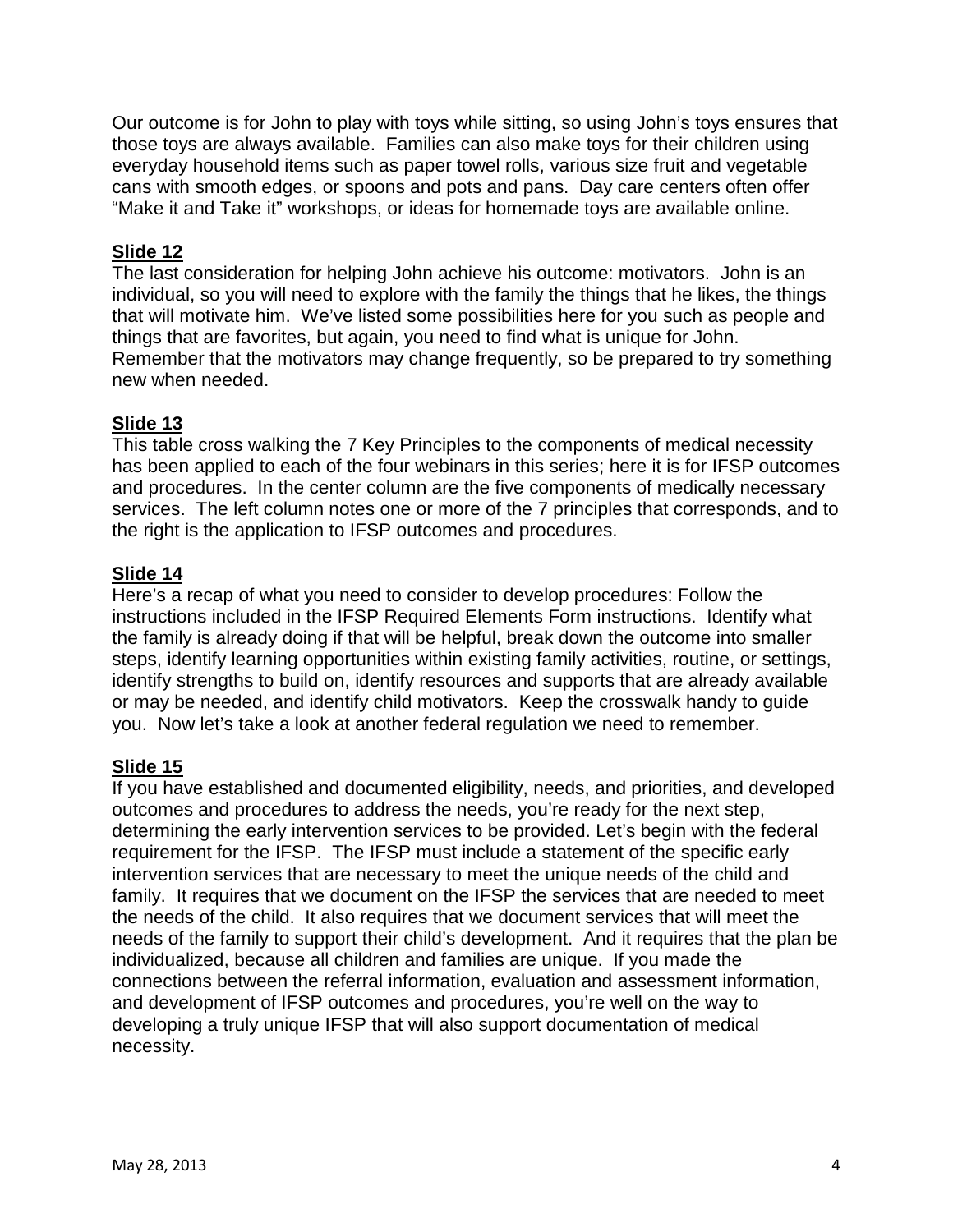Since the IFSP must also document that the services to be provided are medically necessary let's see what Medicaid has to say about the IFSP. The information on this slide is taken from the State Plan Amendment and the Provider Checklist in the Uniform Managed Care Manual. What does this mean for your work? It means that the IFSP team has been given both the privilege and responsibility of determining that the services listed on the IFSP:

- 1. have been selected to help the parent support their child in meeting appropriate developmental outcomes, and
- 2. are medically necessary for the child.

The really great news here is that for most services your program does not have to seek prior authorization from Medicaid before providing services. The IFSP serves as that authorization. For most providers of and types of services, the state requires providers to obtain prior authorization. So we're pretty fortunate to have our Medicaid managed care companies allowing our IFSP to serve as service authorization.

**This is another critical piece of the process:** Because if you haven't made the connections between the evaluation and assessment processes, the development of specific outcomes, and the services planned on the IFSP, your program may be at risk of losing funding because you have **authorized** services without establishing that they are needed. Medical necessity is demonstrated through clear identification of needs in the IFSP, outcomes that clearly address needs, and services that focus on assisting the family in meeting outcomes.

Remember, too that State Medicaid auditors will be using the DARS ECI rules in combination with HHSC's requirements to audit your records.

### **Slide 17**

Let's take a look at how the connection is made between assessment, outcome development, and planned services. Our thanks to Martha Aki at Katy ISD for allowing us to share this example from her program. The child in this example is eligible due to a medical diagnosis. He is 2 months old. This section of the IFSP that documents part of the needs assessment indicates two areas of concern: lack of eye contact, and motor development. The check boxes on the right identify these as areas of need, and the form also indicates the family priorities in addressing these concerns.

#### **Slide 18**

This IFSP contains 2 outcomes. The first one addresses the Mom's concern about eye contact. **Child** will participate in his daily routine by engaging with Mom. We will know that he can do this when he can smile back at Mom and she knows that he is making eye contact and tracking 6 times a day in a month. This outcome is specific, measurable, achievable, relevant, and tied to a priority. It's a smart outcome.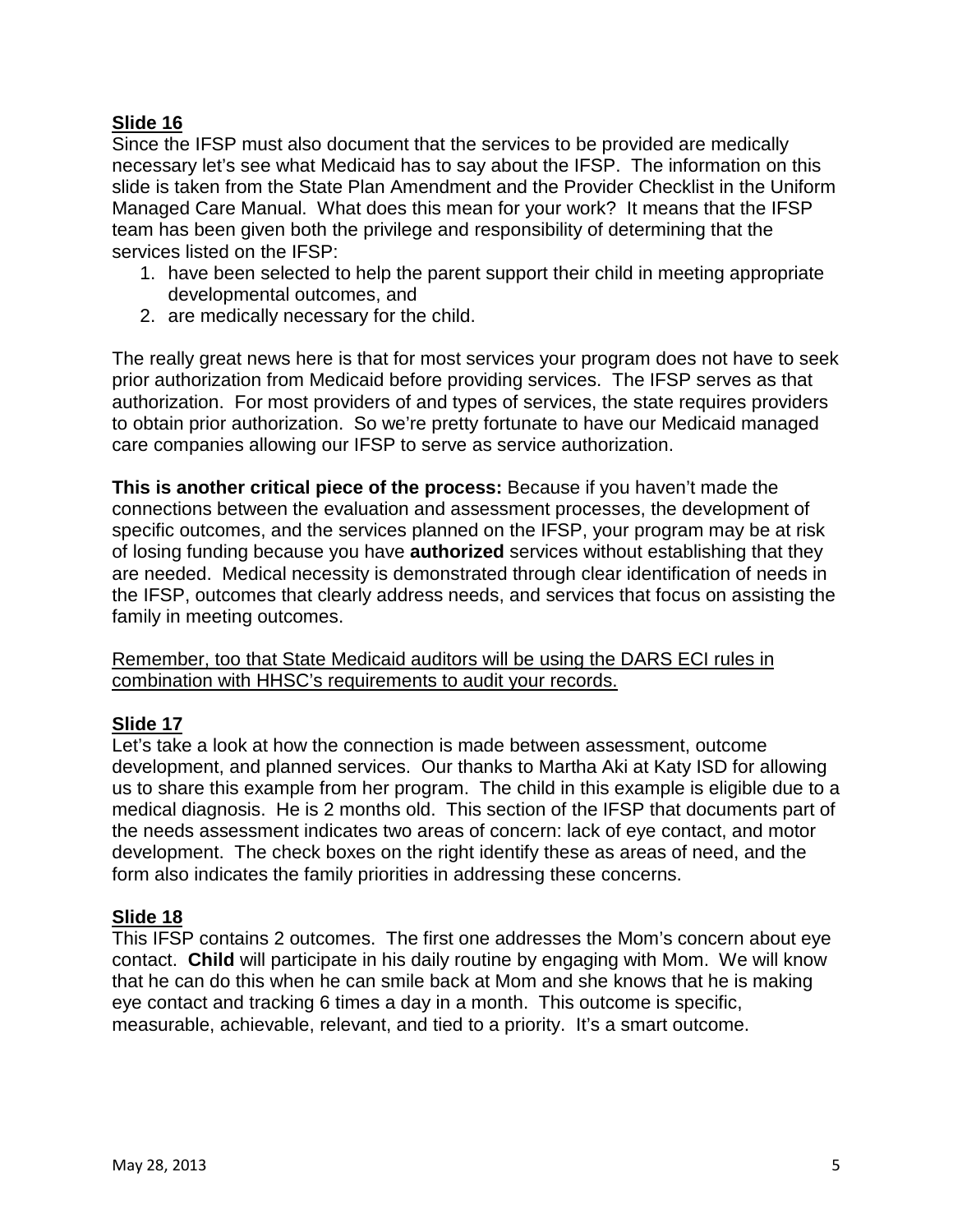The second one is: **Child will** participate in the play routine by rolling. We will know he can do this when he rolls back to tummy three times a day at home for two weeks. This outcome is also specific, measurable, achievable, relevant, and tied to a priority. Both outcomes identify clearly the child's engagement in the activity, and the criteria for achievement is clear. We have not included procedures for these outcomes here because what is listed is generally more about strategies than procedures, but they still provided the parent with useful information about how to help the child.

It's important to re-state that, even for a child with a medical diagnosis, needs must be identified, and outcomes and procedures written to address the needs. When an outcome is written for a child to (and I'm quoting, here, **othe**r IFSPs that we have seen) "learn and develop like his peers" or "have age appropriate skills," it will be difficult or impossible to justify services as medically necessary.

### **Slide 20**

How did the team decide the services to be listed on the IFSP? We didn't attend the IFSP meeting, nor have we provided the entire IFSP for you to see, but in our review of this IFSP, it appears that the team feels the EIS has the skills and knowledge to support this family to help their child achieve these two outcomes. These outcomes may be addressed as SST at this point, with support to the EIS and parent provided by the OT once every three months. This IFSP makes the connections from needs assessment to outcomes to services planned.

### **Slide 21**

Sometimes it's hard to make the connections. Here's a real life scenario: Parent refers due to concerns in a specific developmental area, in this case, speech. Evaluation team is comprised of staff knowledgeable in that area. Child qualifies due to delays in another area. What do you do?

### **Slide 22**

In the example provided on the previous slide of the child referred due to concerns in speech, determine if the child has a delay in the communication area, even if it is not enough of a delay for a child to qualify. Needs in this area may be identified in the comprehensive needs assessment. Use the results of the BDI to help the team (including the parent) see the connections between developmental areas. Development in one area may have impacts in development in other areas.

When conducting the comprehensive needs assessment, use knowledge of child development to determine if there are functional needs the child has due to the motor delays. (Motor delays were identified in the BDI.) Schedule an assessment by a motor therapist. (Remember to give notice and get consent before assessing.) The motor therapist should review the completed comprehensive needs assessment in addition to BDI evaluation results before conducting the motor assessment. The motor therapist should then use clinical knowledge to assess any other functional needs that may have been missed by the team. As needed, revise IFSP.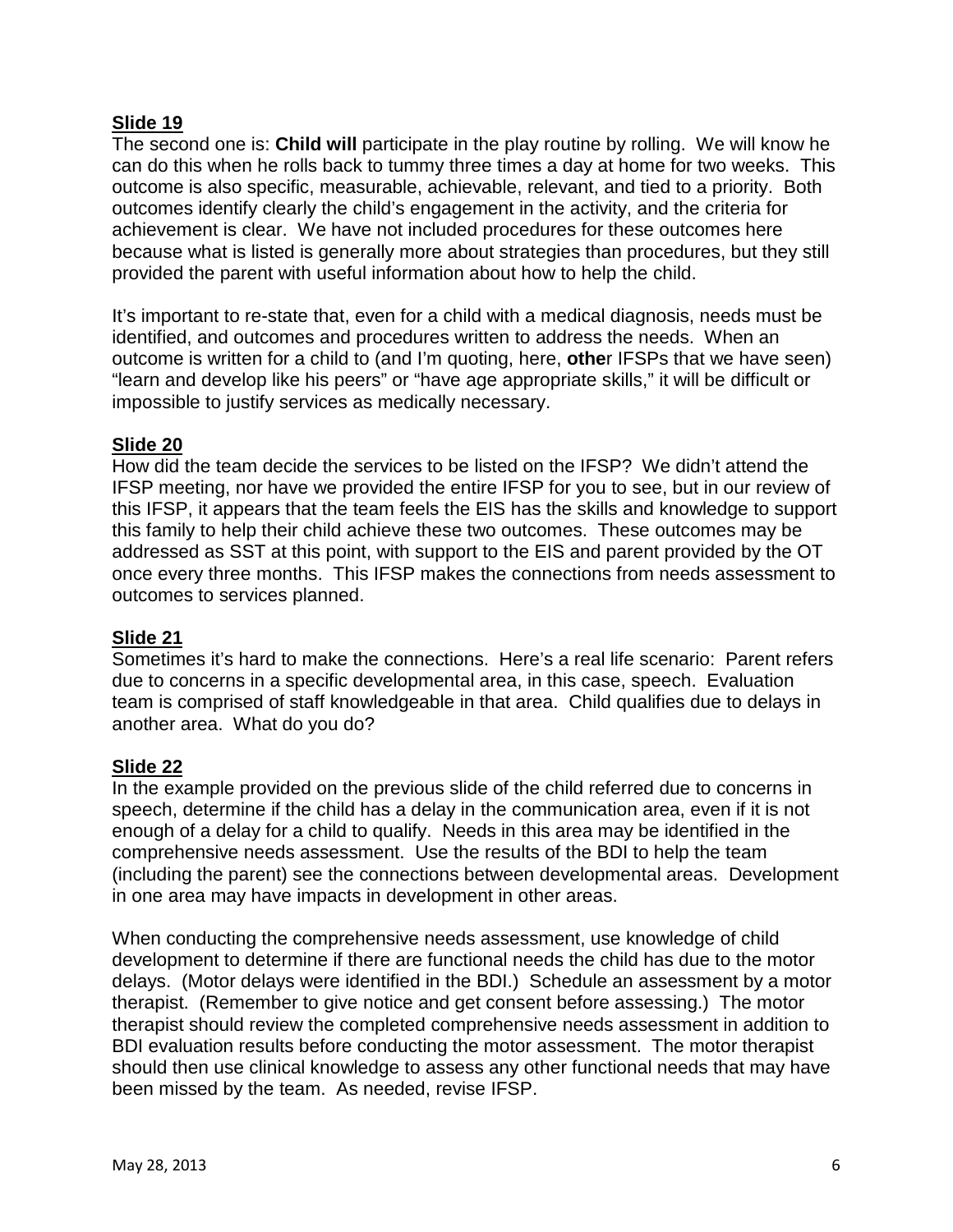Reminder: Determining a qualifying developmental delay or medical diagnosis is only one part of determining eligibility. **There must also be an identified need for services.** 

## **Slide 23**

The services listed on the IFSP must be the services (including frequency and intensity) identified by the team as needed by the child and family to meet the needs addressed by the outcomes on the IFSP. They cannot be based on availability of staff. Services cannot be deleted, or another service substituted, if a service provider of a specific discipline is no longer available for some reason.

Here's another requirement: When planning services it is important to remember that the service identified on the services page must match what the staff person will in fact be doing. For example, if the IFSP team determines that basic parenting education is needed, the services page should indicate "Family Education and Training." The team should then determine the best person to provide this service. The IFSP team should **not** identify the service as "Counseling," and then assign it to the LCSW so the service can be billed. Providing one service and labeling it as something else for billing purposes places the agency and the licensed professional at financial and legal risk.

### **Slide 24**

We've had a lot of questions about when to determine SST as the service to be provided, and when therapy should be provided. This is an issue that is being addressed on the national level, and here at the state office as well. For the purpose of this webinar there are some suggestions we have for guidance:

- 1. Since the team decides the services, the planning should include a discussion of which members of the team have the knowledge and skills needed to support the family in helping their child achieve the outcomes. Because you need to develop child and family outcomes, not discipline specific outcomes, look at all of the outcomes, the child's strengths and family priorities. That will help you see the child, not just the delays. The scope of practice for the discipline of the person best suited to address the outcomes will determine the service to be listed. The team should also determine how much support will be needed from other members of the team, and if providing those supports will require meeting with the child and family. If so, other services may need to be added.
- 2. All early intervention providers should have some knowledge skills and abilities across all domains. The EIS should have expertise in child development, and may be the best intervention provider to address the child's cognitive development. Cognitive development includes executive function, which develops most quickly after age three. But the building blocks of executive function, which include memory, inhibitory control, and cognitive flexibility develop before age three. The EIS can also help the team and family understand how the child's cognitive development impacts other areas of development. For instance, turn taking, which is a cognitive skill, impacts a child's communication skills and social/emotional skills.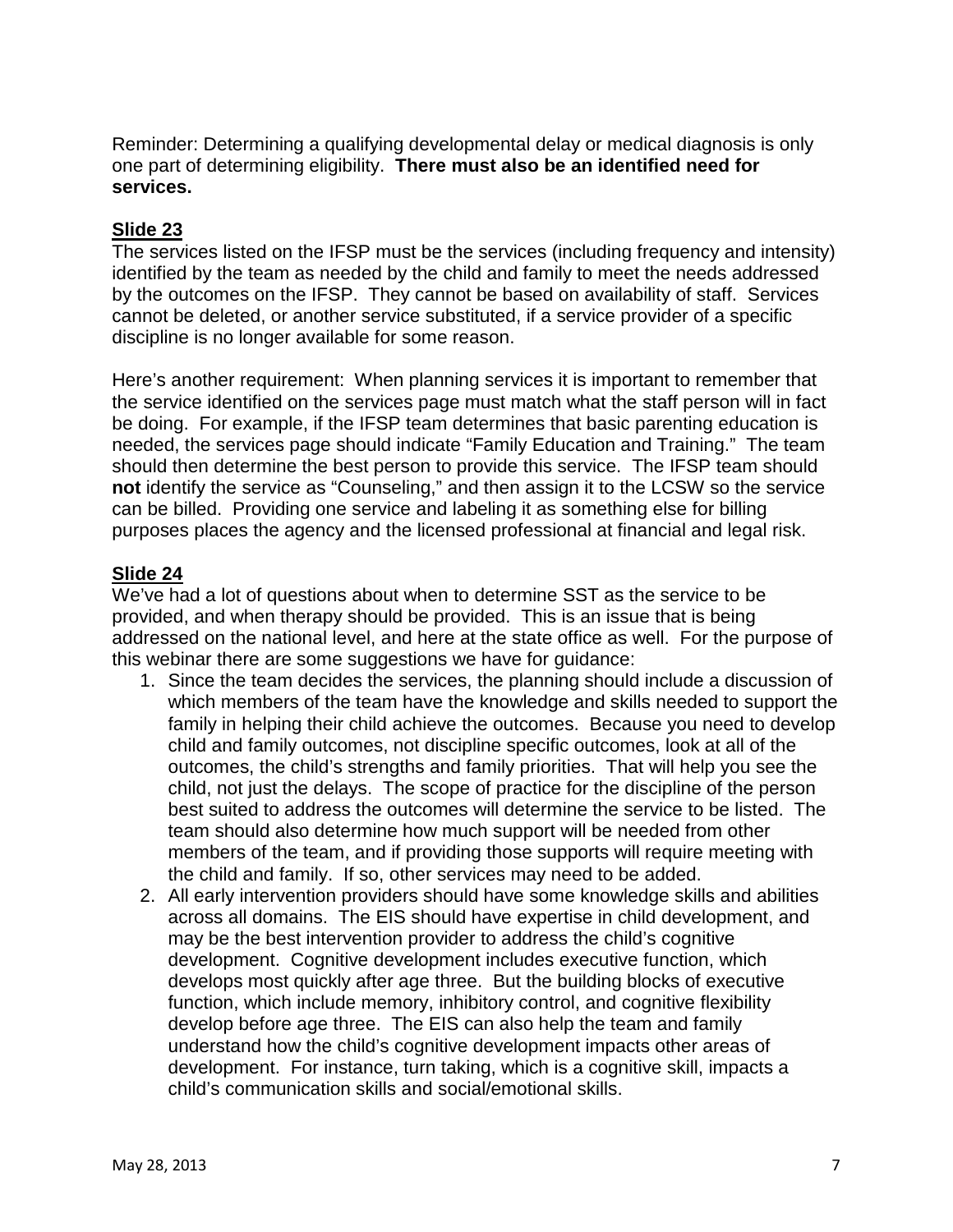- 3. Be flexible. The IFSP is a working document. It may be that initially the best provider for the family is a therapist. As the family's confidence and competence in their abilities to generalize skills grow, the clinical expertise of the therapist may no longer be needed at the same intensity and frequency. The IFSP may be changed to identify someone else as the best provider for the family. Remember: Document the reasons for the change. A change in providers should be made to address the differing needs of the child and family.
- 4. The service definitions and continuums (found on the extranet) provide guidance for determining which services to put on the IFSP, and when changes may be needed. Two words of caution here: 1. EISs are not therapy assistants, so they don't provide "watered-down" therapy, nor is SST a service provided when the therapist can't come. 2. Therapists do not provide supervision of EISs.

How much service (frequency and intensity) should be provided? The IFSP team decides, but cookie cutter services, a pattern of every child getting the same amount of service, are prohibited. The very concept of medical necessity requires that services be tailored to the individual child's needs. Both the Federal Regulation shown earlier and Early Intervention Key Principle number four require that services be individualized.

Some examples of applying a cookie cutter instead of need to service planning would include every child receiving two hours of case management every month, regardless of variability in families' need for case management or needs assessments that indicate, "the family has no needs in this area at this time." Yes, that means that case management must be provided to address identified needs, just like all other services.

Another example of cookie cutter services is the application of the same ratio of SST to therapy. Always having three SST and one PT every month, or two SST to two OT every month, throughout the child's entire ECI experience, and across most children convey that the team did not apply their knowledge of child development in an effort to tailor services according to the child's needs and strengths.

The same could be true if every child with the same diagnosis got exactly the same services. Two children with exactly the same diagnosis, or even the exact same scores on the BDI will have differing family circumstances, differing strengths and needs, differing family priorities: The list of differences is endless. Bottom line, the services must fit the child and family, not the other way around.

#### **Slide 26**

Now let's look at SST a little more as it relates to case management. During our regional meetings some participants requested that we clarify the difference between SST and case management. We've already provided some information about what SST is and who can provide it. So what is case management?

Case management is assisting the family to get what they need to support their child's development. The need can be specific to the services provided by ECI or totally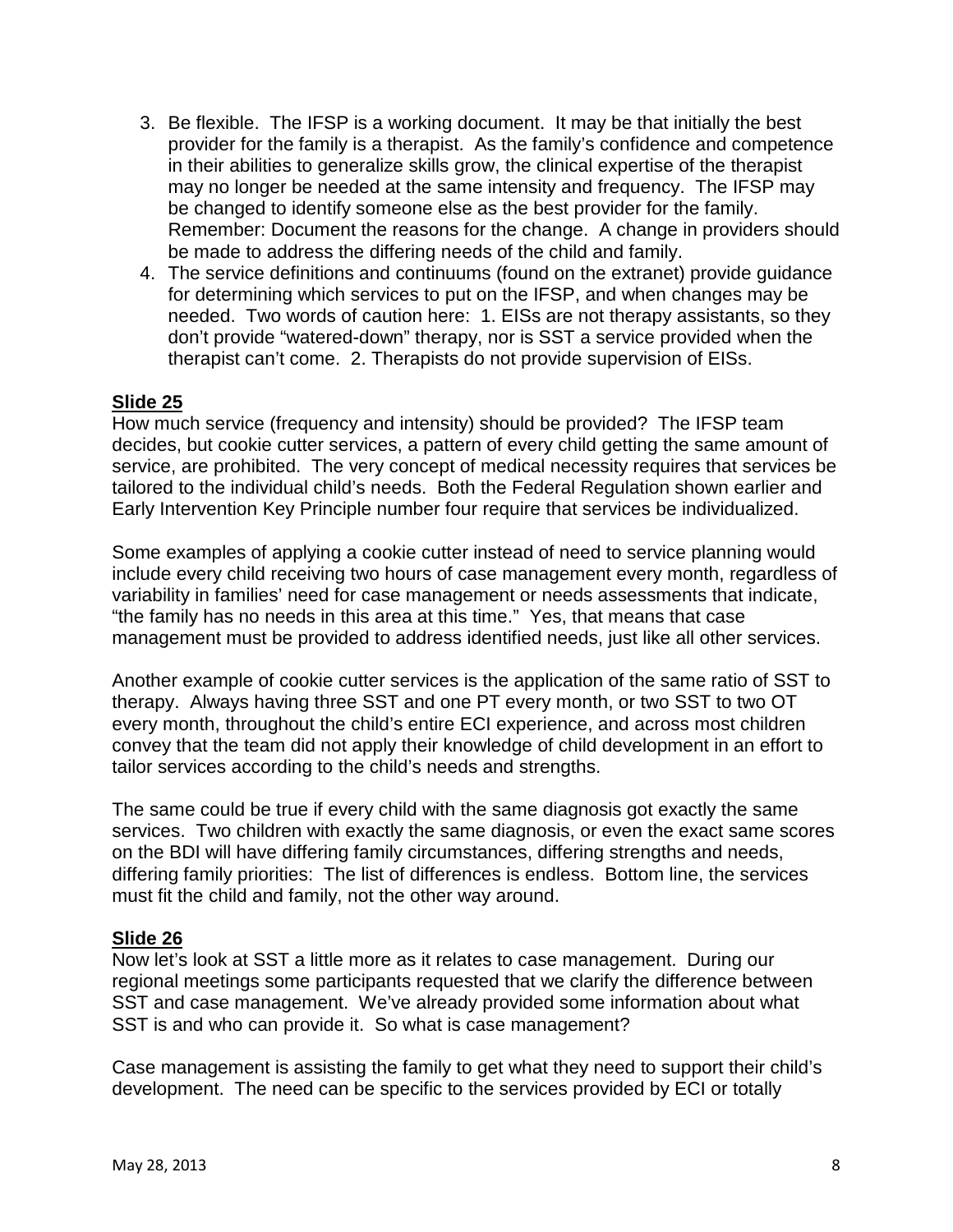unrelated to ECI services. Case management means being an active participant in problem solving with the family. This includes helping them collect needed information, complete applications, arrange transportation, scheduling appointments, going with them to appointments, helping them decipher governmental, educational, and medical correspondence, identify options and next steps, on and on and on.

Like SST and all ECI services, there is a component of educating families to case management. The service coordinator is expected to use their efforts as an opportunity to teach the family how they can do it, whatever it is, for themselves next time. So while the service coordinator can return to the office to make phone calls, and complete paperwork, and in some circumstances this approach may be the most effective, the service coordinator should try to involve the family in the efforts so the parent can see how to do it for themselves. And perhaps the next time the parent can take a more active role with the service coordinator in attendance to lend assistance if needed.

Case management, like SST and all ECI services, must be based on need and tailored to the child and family's needs and strengths. If your definition of case management is limited to handing out phone numbers, web links, and local city parks' schedules, you will probably have great difficulty tailoring case management to the child and family's needs and strengths. If, however, your definition of case management includes being an active participant in problem solving with the family, then the idea of tailoring case management probably already clicks for you.

Some of our families have resourceful parents who understand how to operate within the system. These families will have very little need for a service coordinator. All that may be needed is a brief phone call during the month to make sure things are proceeding as expected. And this is good because we have other families who need our time a whole lot more. And this is good too. Case management exists as a service so we can help these families, not those already connected families, but families who need help to access the resources they need. There should be lots of variability in how much service is provided to each family each month. And it is for this reason, that case management needs for any one family vary from month to month, that you are not required to, nor should you, designate a frequency and intensity for case management on the IFSP.

### **Slide 27**

Funding for all needed case management services is available to your program. For TCM the funding source is Medicaid. For other case management services, the funding source is your DARS contract. Regardless of the funding source, the services provided must address identified needs.

### **Slide 28**

As we get to the end of the planning section of IFSP development, let's look at signatures. For ECI, the parent signature on the IFSP provides consent for the listed services to be provided. It does **not** mean that the parent agrees with the plan as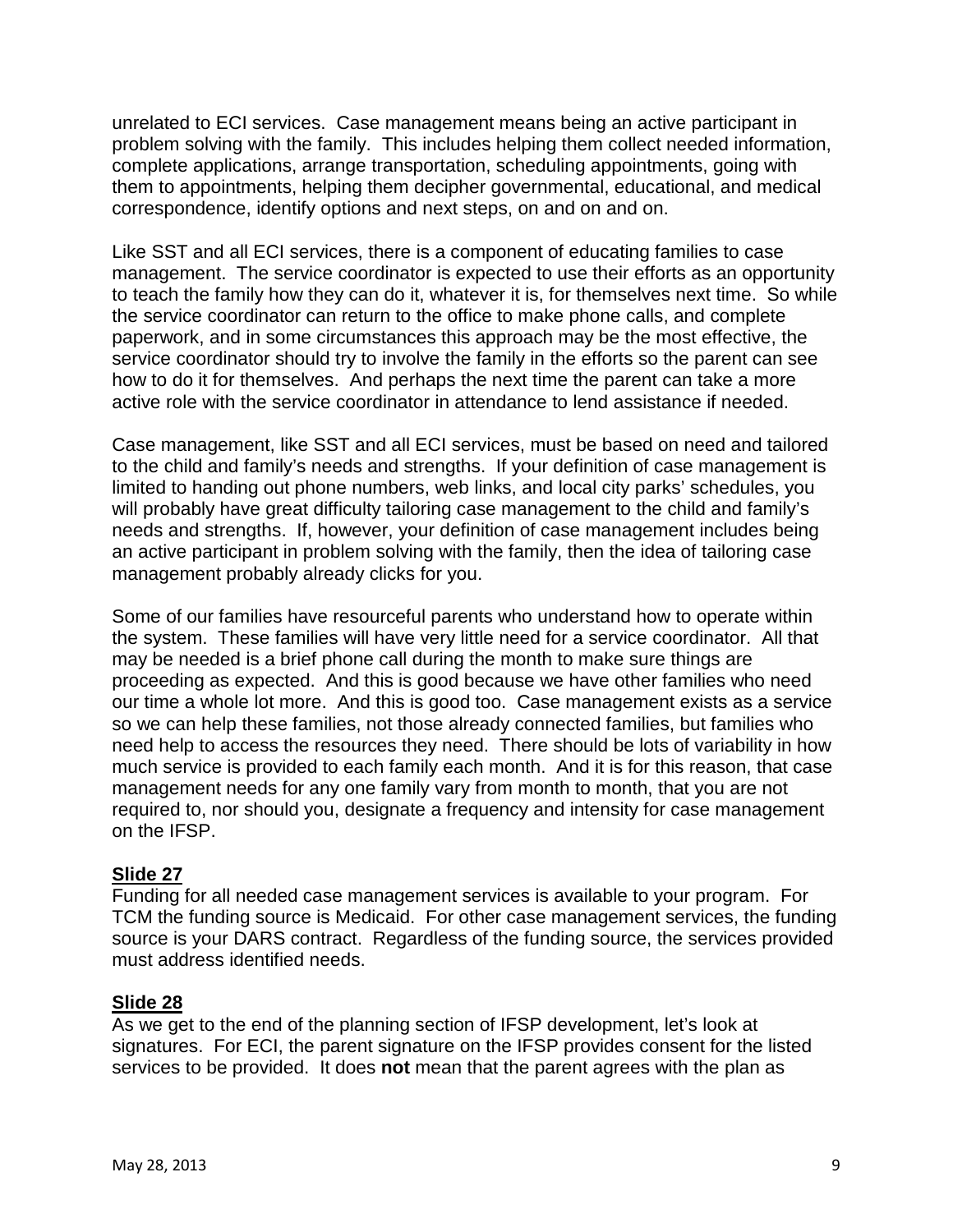written. This is different from the IEP for local education agencies or other contracts where the signature may signify agreement.

For you as ECI providers, your signature on the IFSP identifies you as a member of the team who helped develop the IFSP, or will be a service provider. You must include your credentials with your signature. The credentials you list must be specific to the service you will provide. For instance, an EIS who is also the service coordinator for the family must designate SC for the case management services and EIS for SST services. The IFSP services pages and signature pages are **NOT** documentation of medical necessity. Medical necessity comes from the identification of need through evaluation and assessment, the development of outcomes to address the identified needs, and the selection of services appropriate to address the stated outcomes.

Now that we've signed the IFSP, let's look at a few more resources to help you.

### **Slide 29**

Once again, here is the table cross walking the 7 Key Principles to the components of medical necessity. This time it is for service planning. In the center column are the five components of medically necessary services. The left column notes one or more of the 7 Key Principles that corresponds, and to the right is the application to service planning.

## **Slide 30**

In this webinar, and the three preceding ones, we have provided you with information and resources to help you use every part of the ECI processes to identify developmental and medical needs of the child, the family's concerns, priorities, and resources for addressing their child's needs, developing a plan that addresses those specific needs, and how to make and document the connections between the identification of needs, and the development of a plan to address those needs. We've also provided you with resources to help you through each of these processes, and tools to evaluate your work in each of the processes. Here are a few more.

The first one is a link to the Infant Toddler Connection of Virginia, the Virginia Part C program. This link takes you to a blog that they have developed for direct service providers to exchange ideas on strategies for helping families address different developmental needs.

The second one is a link to the ECTA Center, the topics page which deals with the IFSP processes and providing services in natural environments.

The last one is a link that will be of more benefit to program directors and supervisors. This link is for a community of practice workspace, and has been developed for individuals to collaborate as they learn about and prepare new technological resources to advance online learning opportunities for early intervention and early childhood professionals. It has topic specific training materials that other states have developed. Once you register as a member, the training materials are available to you for free.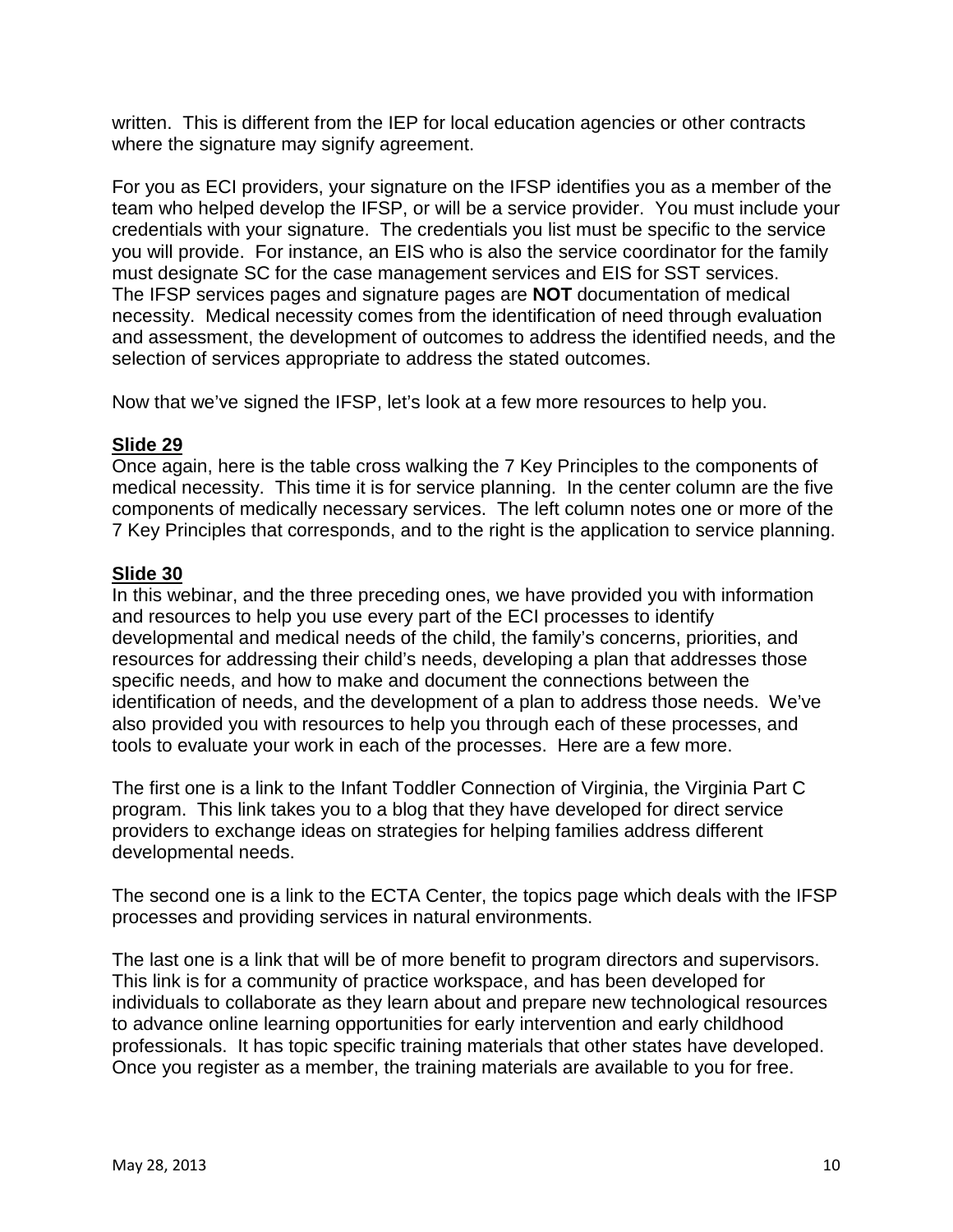Now I'm going to turn the mic over to Gina.

## **Slide 31**

We're also going to address re-assessment and ongoing assessment in this webinar because it also impacts planning. In the current Texas Administrative Code (TAC), reassessment is described as both assessment and ongoing assessment. (1) Assessment is defined as the ongoing procedures used by appropriate qualified personnel throughout the period of a child's eligibility for early childhood intervention services; and (2) Ongoing assessment is defined as the continuous monitoring of a child's functional progress. Currently, if a regularly recurring service by an LPHA is planned, the re-assessment can occur as part of that on-going service. At a minimum, one time every six months, the LPHA should address the requirements of the monitoring in a progress note.

In the proposed rules for 2014, which will be effective on September 1, 2013, reassessment will be defined as a specific type of assessment service, planned on the IFSP, in which a team member gathers and documents information regarding the child's functional progress on IFSP outcomes, and considers whether any modifications to the IFSP should be recommended.

## **Slide 32**

Ongoing assessment is a component of every ECI service delivery visit. We are constantly adjusting our interactions and strategies based on what we learn and observe in a visit.

As mentioned in the previous slide, the assessment that will address the SST requirement can also be provided when the LPHA is providing an ongoing service to the child in addition to SST. The LPHA may document and bring various recommendations to the team as a result of assessment: Tat the child has reached developmental proficiency, that another service should be considered, or that frequency or intensity of a service should be considered. The LPHA would document in progress notes the assessment observations and conclusions, and the recommendations that will be proposed to the team.

### **Slide 33**

When SST is the only on-going service planned, the requirement for monitoring is best met by planning re-assessment on the IFSP services page at a minimum of one time every six months. This should not be an automatic default plan; a re-assessment visit should be planned according to the needs of the child and family. Also, if SST is the only service planned on the services page, the LPHA should be chosen based on the child's needs.

For example, for a child who seems to have a straightforward delay in walking (no apparent tone, neurological or other apparent causative factors), the team might plan SST one time a week to help the mother arrange the environment, learn facilitation skills, etc. The re-assessment might then be planned to occur every other month (one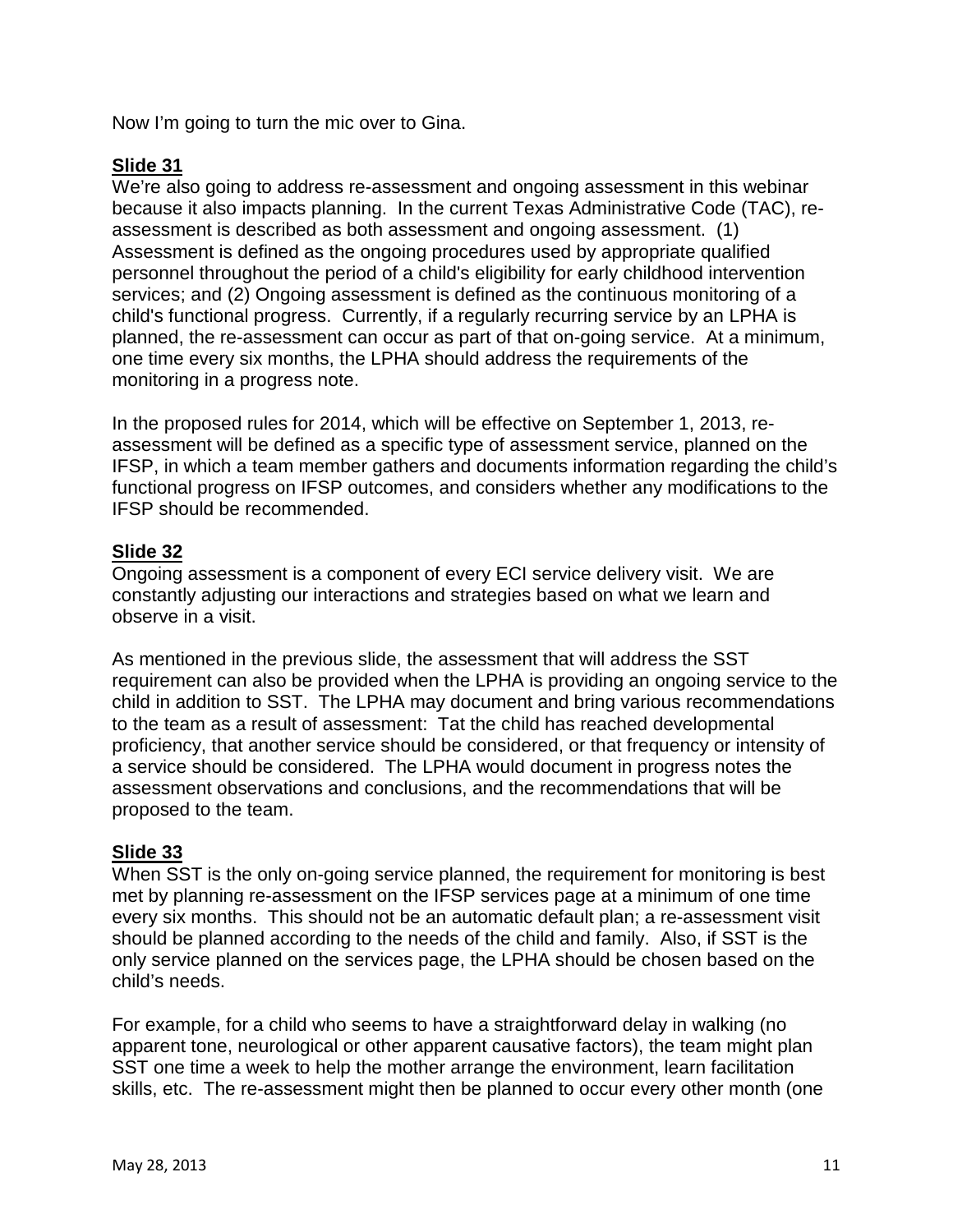time every two months) by a physical therapist in order to closely monitor his progress and make needed adjustments to strategies or services. Effective, needs driven services requires that the re-assessment be meaningful to the child and family.

Additionally, in order to bill for the re-assessment there must be a needs based reason for the service. For the child with the identified motor concerns and motor delay, it would not be difficult to justify a periodic motor assessment. It would be harder to justify assessment by a SLP or LPC. Billing of evaluations and assessments was covered in detail in webinar two. All the guidance regarding initial evaluations also applies to periodic re-assessments.

## **Slide 34**

Now back to some of the specifics of ECI record keeping.

Planning re-assessment on the IFSP is one way to meet the requirement in this rule regarding SST that the service be monitored by the interdisciplinary team at least once every 6 months. At this time there is not a specific requirement that re-assessment be a planned service on the IFSP but it is the best way for a program to ensure that the requirement for monitoring of the services is met. Additionally, if re-assessment is not put on the services page, a notice and consent will have to be completed prior to any reassessment that takes place.

We do want to point out that a requirement has been added to the 2014 draft rule that is posted on the ECI website until June 25. That requirement will be that either a reassessment by the LPHA at least every six months be planned on the IFSP or reassessment be a part of the regularly occurring service by an LPHA.

It is important to note that the once every six months monitoring requirement is only a **minimum** requirement. Re-assessment may be planned more often by the IFSP team when SST is the only service offered, and as discussed in the previous slide, should be planned to address the needs of the child and family. As part of the re-assessment, the LPHA would document informed clinical judgment tied to the outcomes. The LPHA would note what progress is being made towards the outcomes, recommend modifications to the outcomes, or to the plan when needed.

As part of the re-assessment, the LPHA would also look at whether the planned services are reducing the child's functional limitations, promoting age appropriate growth and development, and are responsive to the family's identified goals for the child. During the re-assessment, the LPHA may also identify a need to visit the family more often or provide more support to the Early Intervention Specialist.

### **Slide 35**

As stated earlier, a lot of us tend to think of the six month reassessment as synonymous with the six month IFSP review, which it is not. However, information from the reassessment should inform the periodic review. Similarly, a lot of us tend to think that the reason for the six month reassessment is to provide supervision of the SST or of the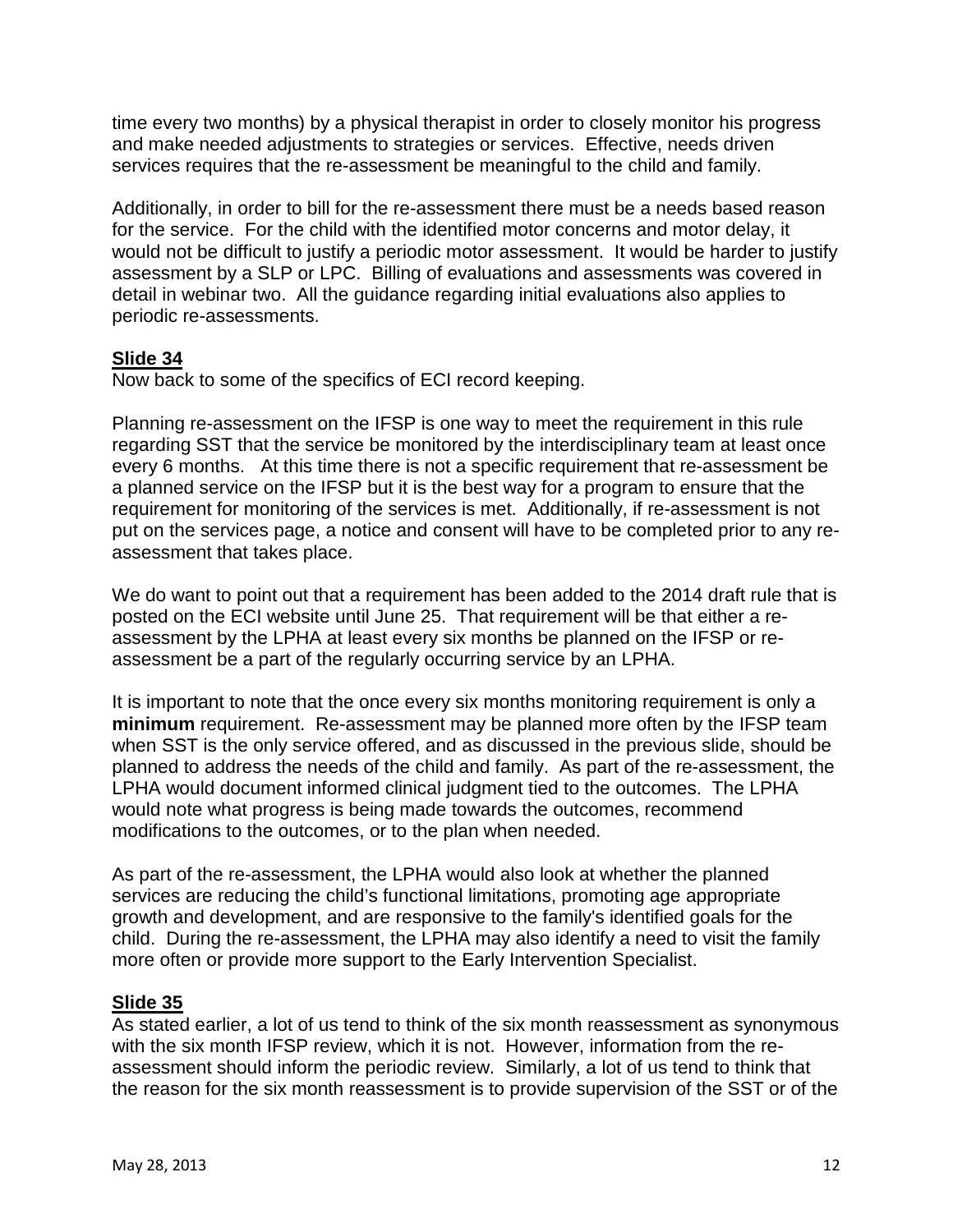EIS who is providing the SST. But this is not actually the case. An EIS is not a therapy assistant and therefore does not require "supervision by a therapist" (quote-on-quote).

In the Medicaid State Plan we see the state's promise to the federal government that all of the specialized rehabilitative services provided by ECI providers will be recommended, developed, documented, and monitored by the IFSP team and that the LPHA is but one member of that team. To keep the clothesline of medical necessity intact, the IFSP team needs to document the team's rational for changing or not changing services. The IFSP team must document what progress they have seen, what needs have emerged, and modify the IFSP to address those needs.

To reiterate, it is very important to plan the monitoring of the service so it's real and meaningful. Don't always plan it once every six months. This goes back to medical necessity: What is **medically necessary** for this child and this family? Although planning the reassessment on the IFSP is not required at this moment, in the near future it will be. It is a good idea to begin planning the re-assessment at the IFSP now so that your teams will be prepared for this change. The team, which includes the LPHA, can then make a preliminary determination of how often re-assessment needs to be done. The take home note in all of this is to **plan according to medical necessity**.

I am going to describe two examples of how re-assessment may be planned differently for each child.

In the first example, the team consists of a Speech Language Pathologist (as the LPHA) and an EIS. The EIS has lots of competence in the area of language and the team feels confident that he or she can support the family and the child with the planned language outcomes. In this case, the team feels comfortable planning SST services with the SLP coming out one time every six months to reassess. If, however, the team determines that the EIS and the family need more support, they would plan for the SLP to come out more often.

In the second example, the team consists of an Occupational Therapist (as the LPHA) and an EIS. A six-month old child displays momentary independent sitting but displays poor balance and protective reactions in prone, supine and sitting. In this case, the team feels comfortable planning SST services to work on independent sitting with the OT coming out one time every two months to ensure that other transitional movements, such as side sitting, kneeling, core strength and stability, are also developing.

### **Slide 36**

On the next few slides, we have included some sections from the ECI Medicaid Evaluation Crosswalk. Each item on the crosswalk describes an evaluation or assessment scenario, and explains the billing, TKIDS data entry and other information about the specific assessment. This section of the crosswalk describes assessments that are provided as part of ongoing services that an LPHA is providing.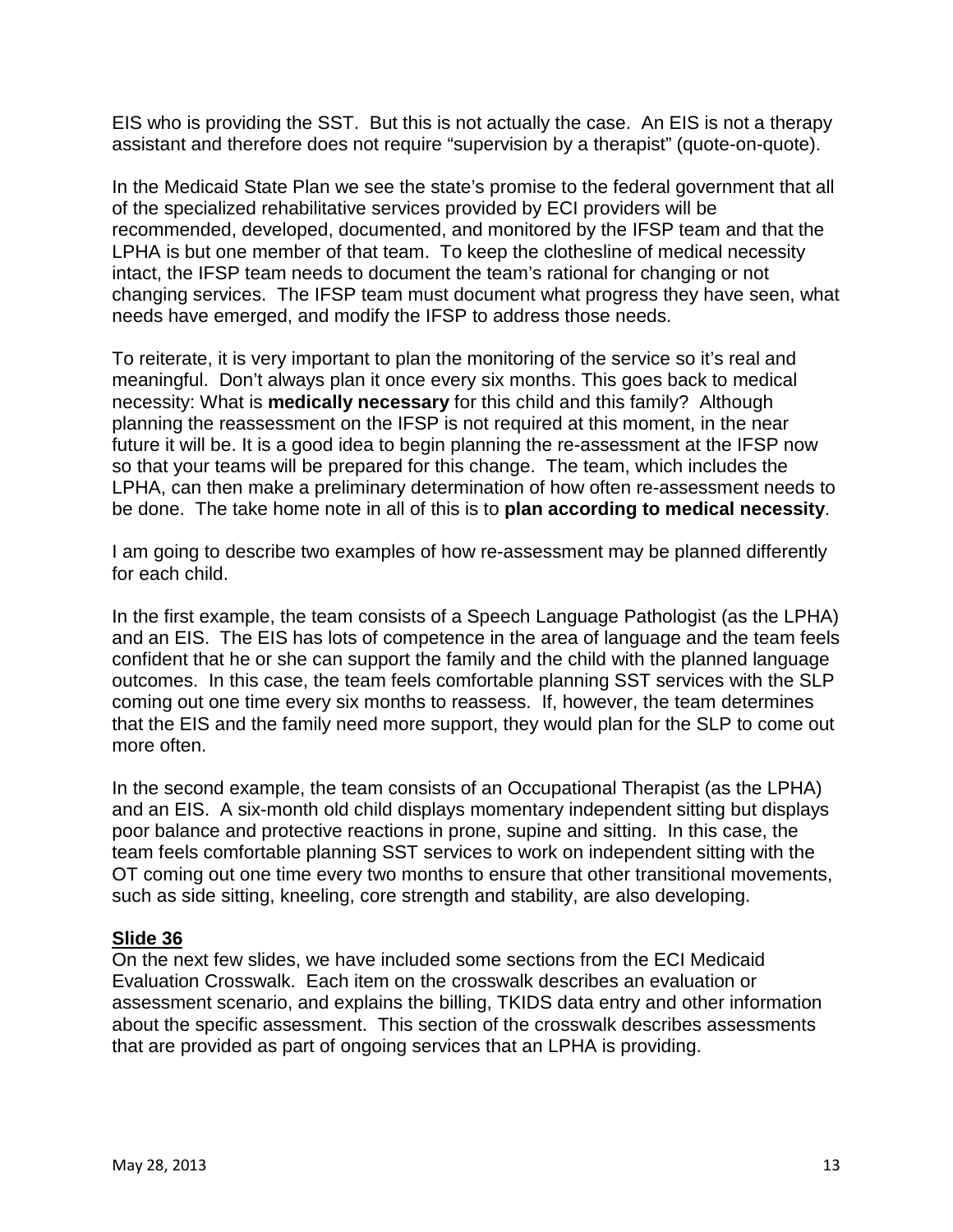The section in blue on the crosswalk describes the various scenarios of specific reassessment visits by the LPHA. The crosswalk was developed at the time when the reassessment was required, as you see in line 17. We've already discussed the changes in rule regarding this. We recommend that you refer to the crosswalk to assist in planning, documenting, billing, and entering data in to TKIDS.

### **Slide 38**

No notes

## **Slide 39**

Before we end our discussion on re-assessment, it is important to discuss how reassessments are closely related to periodic reviews. The information gained through re-assessment should be shared with the IFSP team to assist with planning at periodic reviews.

In the proposed rules that will become effective on September 1, 2013, if the team member who conducts the re-assessment is an LPHA who is not providing ongoing services to the child, he or she must have assessed the child within the previous 30 days of the periodic review. The LPHA's input from his or her re-assessment can then be used to assist in reviewing the IFSP outcomes, providing a description of the child's current functional abilities and progress towards goals, and developing or modifying outcomes.

Just in case you want it…

### **§303.342 Procedures for IFSP development, review, and evaluation.**

(b) *Periodic review.* (1) A review of the IFSP for a child and the child's family must be conducted every six months, or more frequently if conditions warrant, or if the family requests such a review. The purpose of the periodic review is to determine—

(i) The degree to which progress toward achieving the results or outcomes identified in the IFSP is being made; and

(ii) Whether modification or revision of the results, outcomes, or early intervention services identified in the IFSP is necessary.

### **Slide 40**

Regardless of the service, be it SST, PT, counseling, nutrition, whatever, regardless of the funding source, be it Medicaid or Part C, the IFSP team must document the rational for changing or not changing services. Failure to document the team's decision making takes a sharp pair of scissors to your clothesline of developmental need.

### **Slide 41**

We would like to invite you to tune in for the exciting finale to the Quality Assurance series, Service Delivery, on June 27 at 3pm. Learn the necessary rights and rituals to keep recoupment at bay. Provide services like no other and become the envy of every other agency as you dazzle families and auditors with your progress notes. No need to set your DVR, all episodes of this dynamic series will be available for replay at your